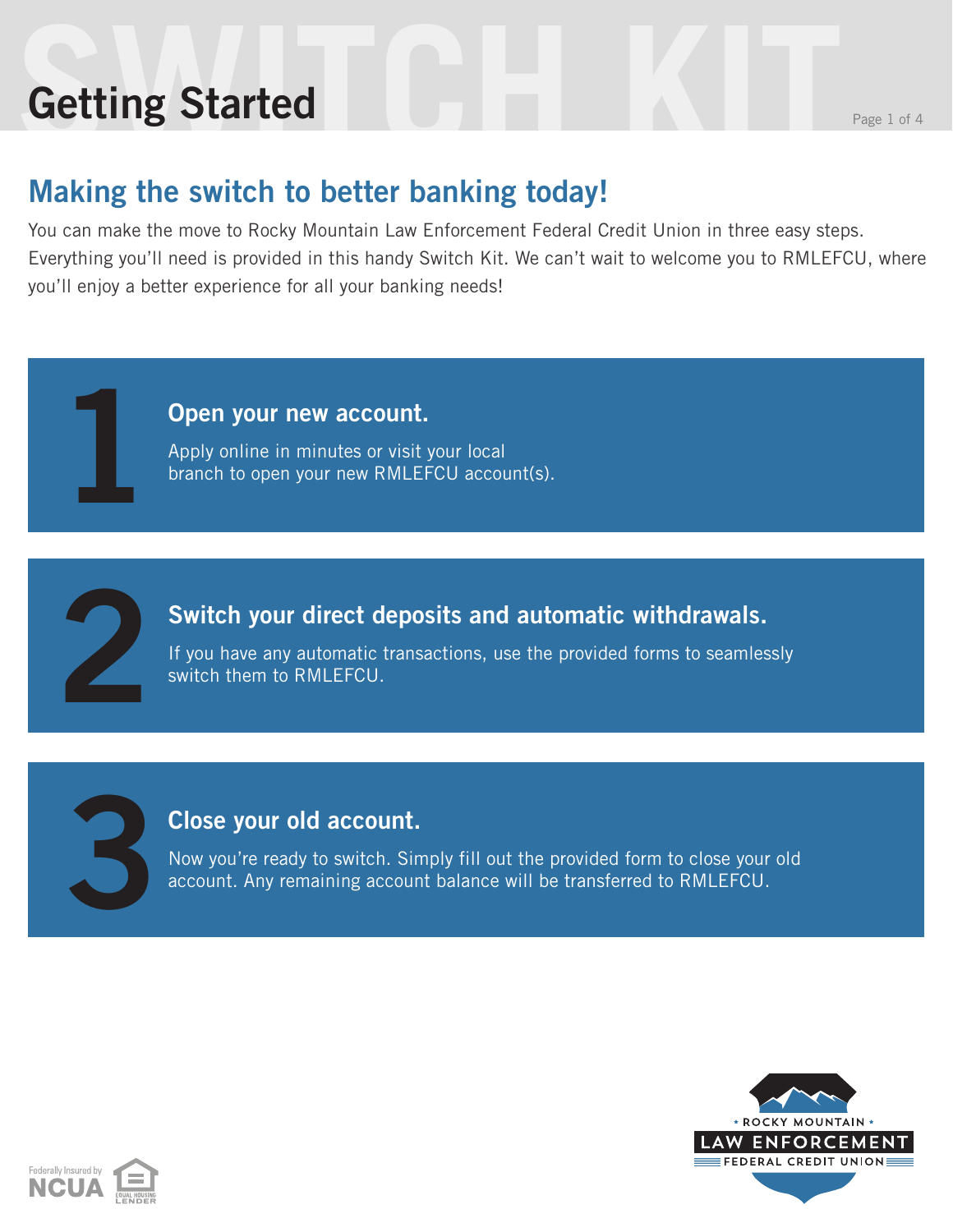### **Direct Deposit Authorization**

You can use your keyboard to fill out this form online, or you can print the form and complete it by hand.

Use this form to authorize your employer, retirement and pension funds, or any other agency to deposit your payment directly into your RMLEFCU account. Use one form for each direct deposit.

| <b>Notification of Direct Deposit Authorization Change</b> | <b>Direct Deposit Checklist:</b>                                                            |           |           |                                                                |
|------------------------------------------------------------|---------------------------------------------------------------------------------------------|-----------|-----------|----------------------------------------------------------------|
| <b>Company or Employer:</b>                                |                                                                                             |           |           | Use this list to remember all<br>your direct deposits you need |
| Address:                                                   |                                                                                             |           |           | to transfer. These are the most<br>common direct deposits.     |
| City, State, Zip:                                          |                                                                                             |           |           | Payroll                                                        |
| <b>Phone Number:</b>                                       |                                                                                             |           |           | Investments                                                    |
| Employee ID:                                               |                                                                                             |           |           | <b>Retirement Plans</b>                                        |
| (if applicable)                                            |                                                                                             |           |           | <b>Social Security</b>                                         |
|                                                            | Effective immediately, please deposit the net amount of my check to my RMLEFCU              |           |           |                                                                |
| account. I authorize (name of depositor)                   |                                                                                             |           |           |                                                                |
|                                                            | to automatically deposit funds into the account below. This authorization shall remain in   |           |           |                                                                |
|                                                            | place until I have submitted a new authorization, or until this authorization is changed or |           |           |                                                                |
| revoked by me in writing.                                  |                                                                                             |           |           |                                                                |
| Place an X next to your desired option.                    |                                                                                             |           |           |                                                                |
|                                                            | <b>Net amount to RMLEFCU CHECKING</b>                                                       |           |           |                                                                |
| Account #                                                  |                                                                                             | Routing # | 302075283 |                                                                |
|                                                            | <b>Net amount to RMLEFCU SAVINGS</b>                                                        |           |           |                                                                |
| Account #                                                  |                                                                                             | Routing # | 302075283 |                                                                |
|                                                            |                                                                                             |           |           |                                                                |
| Signature:                                                 |                                                                                             |           | Date:     |                                                                |
| Name:                                                      |                                                                                             |           |           |                                                                |
| <b>Address:</b>                                            |                                                                                             |           |           |                                                                |
| City, State, Zip:                                          |                                                                                             |           |           |                                                                |
| <b>Phone Number:</b>                                       |                                                                                             |           |           |                                                                |



\* ROCKY MOUNTAIN LAW ENFORCEMENT **EFEDERAL CREDIT UNION**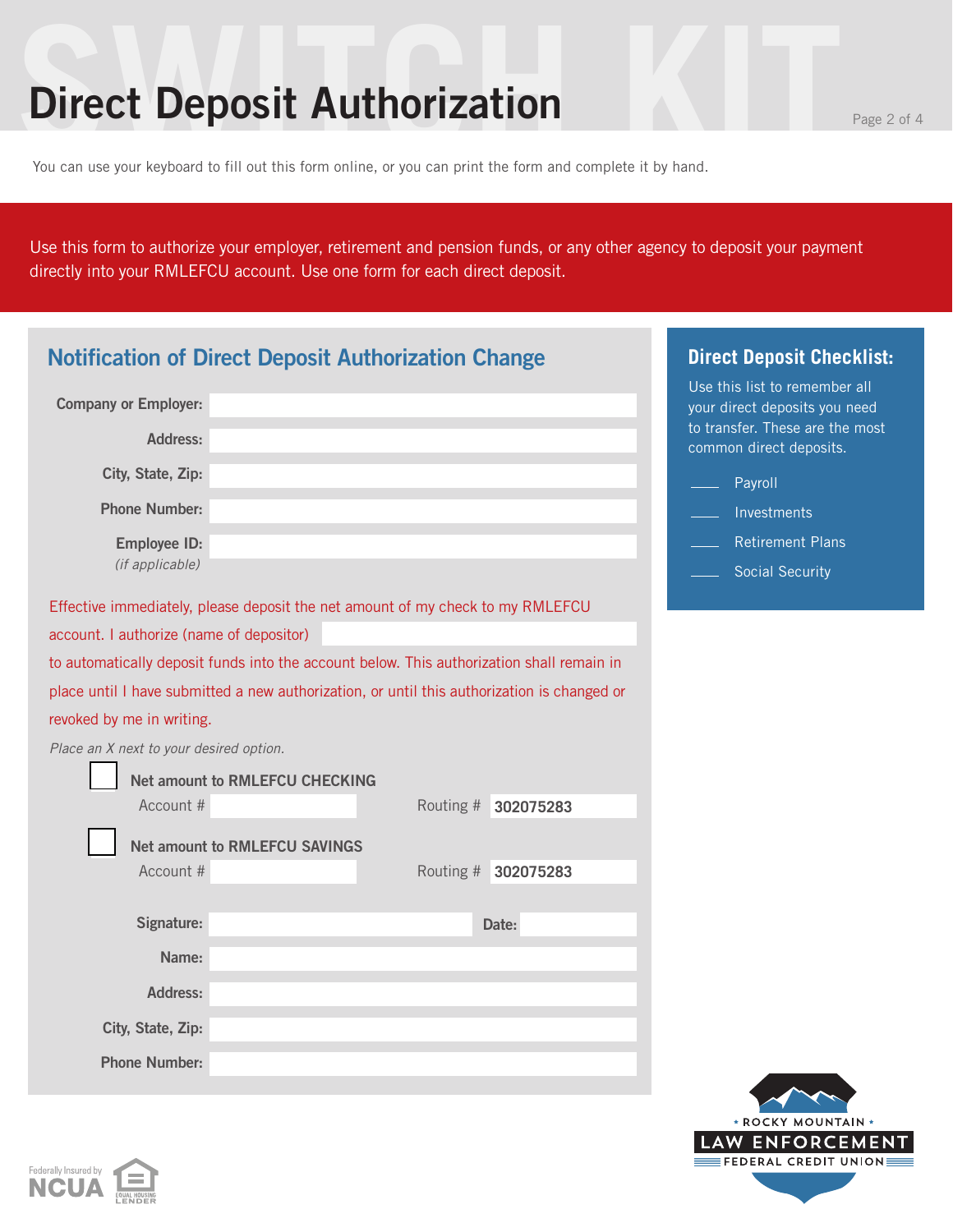### **Automatic Withdrawal Authorization**

You can use your keyboard to fill out this form online, or you can print the form and complete it by hand.

Federally Insured by **NCUA** 

Use this form to authorize a change to any automatic payment, deductions, or withdrawals from your account. Use one form for each automatic withdrawal. Or, many companies and agencies make it easy to change your account on record online on their website.

|                               | <b>Notification of Withdrawal Authorization Change</b>                                                                                                                                               |           | <b>Automatic Withdrawal</b><br><b>Checklist:</b>                  |
|-------------------------------|------------------------------------------------------------------------------------------------------------------------------------------------------------------------------------------------------|-----------|-------------------------------------------------------------------|
| <b>Name of Company:</b>       |                                                                                                                                                                                                      |           | Use this list to remember all your                                |
| <b>Account Number:</b>        |                                                                                                                                                                                                      |           | automatic payments you need to<br>transfer. These are some of the |
| <b>Payment Amount:</b>        |                                                                                                                                                                                                      |           | most commonly used automatic<br>payments.                         |
| Address:                      |                                                                                                                                                                                                      |           | Home Mortgage                                                     |
| City, State, Zip:             |                                                                                                                                                                                                      |           | Auto Loans                                                        |
| <b>Phone Number:</b>          |                                                                                                                                                                                                      |           | <b>Utilities</b>                                                  |
|                               |                                                                                                                                                                                                      |           |                                                                   |
|                               | Please <b>change</b> my automatic withdrawal from the following account:                                                                                                                             |           | Insurance                                                         |
| <b>Financial Institution:</b> |                                                                                                                                                                                                      |           | Cable/Internet                                                    |
| Account #                     | Bank Routing #                                                                                                                                                                                       |           | Gym/Club Memberships                                              |
|                               |                                                                                                                                                                                                      |           | <b>Credit Cards</b>                                               |
|                               | Please make all <b>future</b> automatic withdrawals from the following account:                                                                                                                      |           | Investments                                                       |
| <b>Financial Institution:</b> | <b>RMLEFCU</b>                                                                                                                                                                                       |           | Subscriptions                                                     |
| Account #                     | Bank Routing #                                                                                                                                                                                       | 302075283 | <b>Charity Donations</b>                                          |
| Thank you very much.          |                                                                                                                                                                                                      |           |                                                                   |
|                               | This authorization will remain in effect until I have submitted to you a new authorization, or until<br>you have been notified by me in writing that this authorization has been changed or revoked. |           |                                                                   |
| Signature:                    |                                                                                                                                                                                                      | Date:     |                                                                   |
| Name:                         |                                                                                                                                                                                                      |           |                                                                   |
| <b>Address:</b>               |                                                                                                                                                                                                      |           |                                                                   |
| City, State, Zip:             |                                                                                                                                                                                                      |           |                                                                   |
| <b>Phone Number:</b>          |                                                                                                                                                                                                      |           |                                                                   |